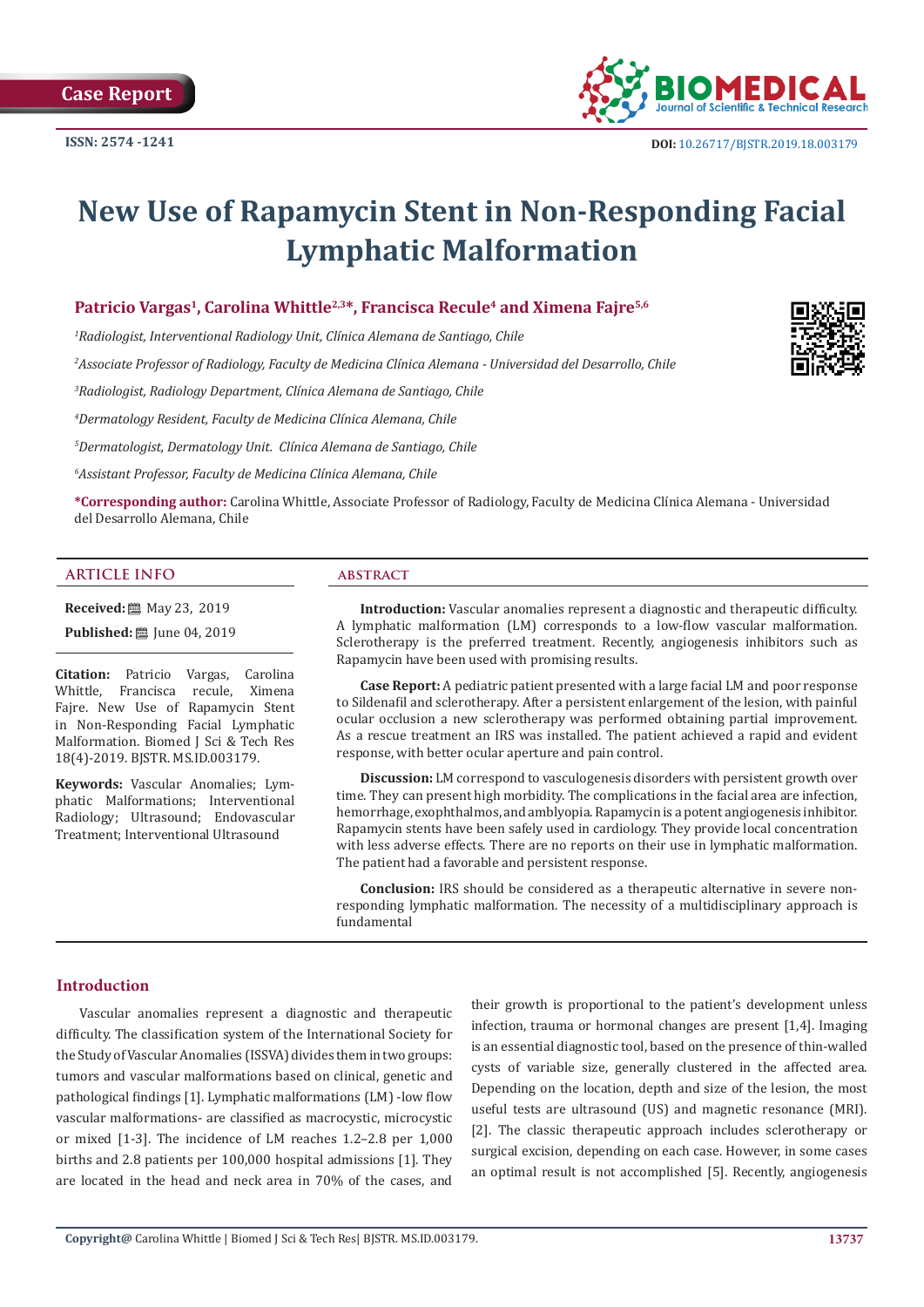inhibitors agents such as Rapamycin (Sirolimus) have been used with promising outcomes. In particular cases when LM or venouslymphatic malformations have not responded to other treatments, oral Rapamycin has been reported to be successful [1,6]. Herein, we report a clinical case of LM nonresponding to conventional management treated with an intralesional biological therapy: Rapamycin stent. To the best of our knowledge, there are no previous reports on the use of this kind of stent in LM.

# **Clinical Case**



**Figure 1:** Four-year-old female patient with an extensive facial LM.

A six-year-old female patient presented with a large congenital right hemifacial tumor, with slow progressive growth (Figure 1). The sequential imaging control with US and MRI exhibited a LM with macrocystic and microcystic components in the right hemiface (Figures 2 & 3). The patient displayed an inadequate response to treatment with Sildenafil. Also, multiple sclerotherapy sessions were performed with suboptimal tumor control. At the four years of age, she showed a persistent volume increase of the LM in the right maxillary and temporal area, compromising vision. Emphasis on the importance of an effective treatment was made due to the risk of amblyopia. As new imaging tests showed a progressive growth of the lesion. Supplementary sclerotherapy sessions were made with partial response. Because of the ophthalmic urgency and the poor response after several treatments, a Rapamycin based therapy was proposed to the family, offering to install a local device which was safely used previously in cardiac procedures. They signed the informed consent approved by the ethics committee. The interventional radiologist installed an intralesional Rapamycin stent (Ultimaster 2.5 mm diameter min. guiding catheter 1.42 mm Lot 170726) (Figure 4). The percutaneous guide was used through the lymphatic cyst. The procedure was well tolerated, without side effects. Clinical improvement was immediately evident, with

substantial pain relief, along with a significant decrease in the tumor size and restored orbital aperture (Figure 5). Two US follow ups after the procedure, showed small cysts and decreases in the volume of the macrocysts. Some inflammatory change in the periorbital and cheek subcutaneous tissue and no abnormal vessels are depicted in Doppler color US (Figures 6 & 7).



**Figure 2:** US shows multiple confluent thin wall cysts in the right hemiface concordant with macro and microcystic LM.



**Figure 3:** US shows multiple confluent thin wall cysts in the right hemiface concordant with macro and microcystic LM.



**Figure 4:** Plain film with an intralesional Rapamycin stent (white arrow).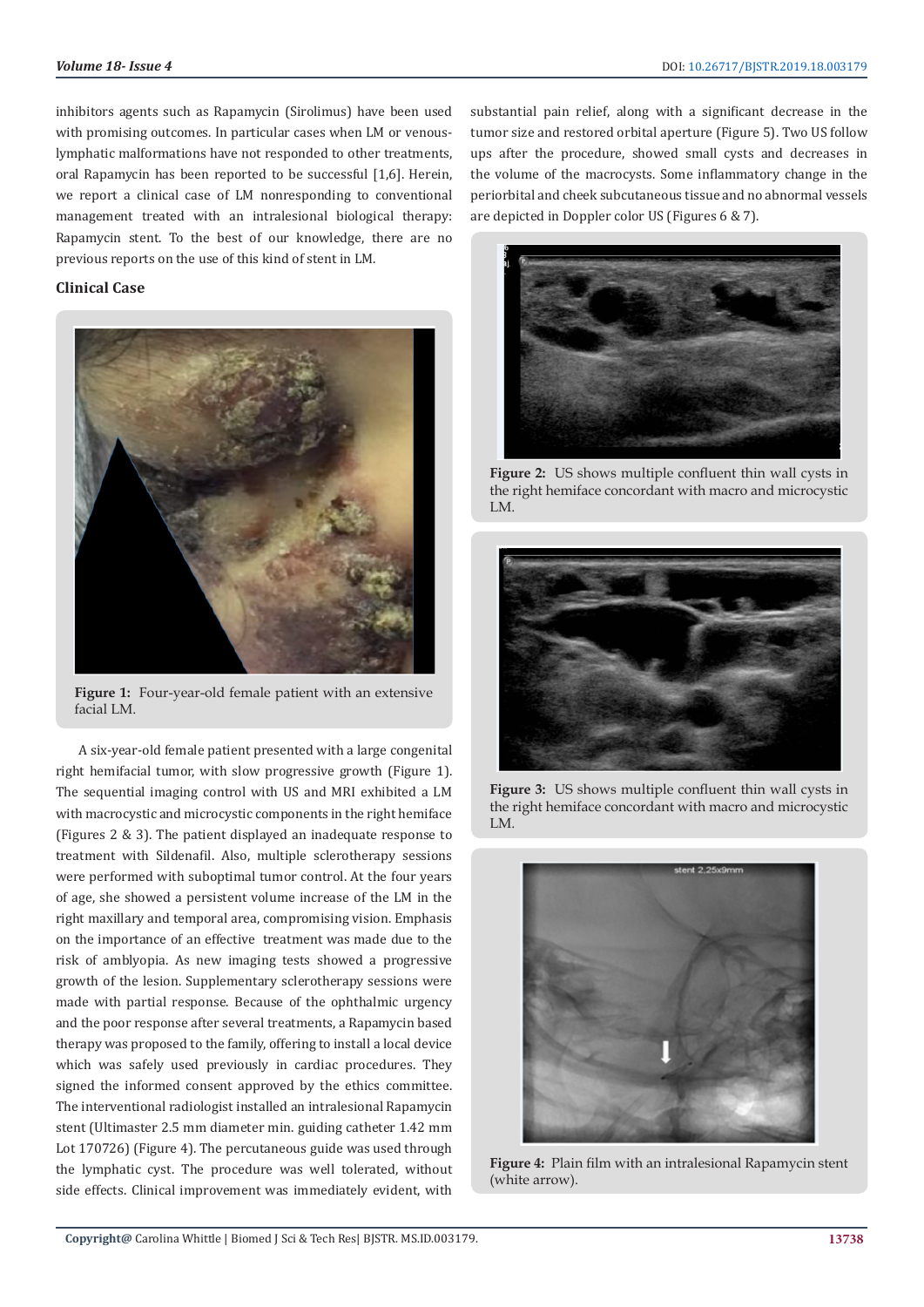

**Figure 5:** Six-year-old female patient after Rapamycin stent treatment with decreased tumor size and better orbital aperture.



**Figure 6:** US in the periorbital and cheek region. Small cysts and decreases in the volume of the macrocysts. Some inflammatory change in the periorbital subcutaneous tissue and no abnormal vessels are depicted in Doppler color US.



**Figure 7:** US in the periorbital and cheek region. Small cysts and decreases in the volume of the macrocysts. Some inflammatory change in the periorbital subcutaneous tissue and no abnormal vessels are depicted in Doppler color US.

#### **Discussion**

Vascular anomalies represent a diagnostic and therapeutic challenge. According to the ISSVA classification, they can be divided in tumors and malformations, based on clinical, pathologic and genetic features [1]. Lymphatic malformation (LM) corresponds to a low-flow vascular malformation, with an incidence of 2.8 patients per 100,000 hospital admissions [1]. Frequent in head and neck location, 90% detected before the age of 2 years [4]. LM corresponds to vasculogenesis disorders with persistent growth over time. On histology, it is formed by cysts lined by an endothelium containing amorphous lymph [1]. The LM have a wide clinical spectrum. The cysts can be few and small or in the other side present with a severe hypertrophy and deformation with the subsequent complications and functional limitation. Spontaneous regression is rare [4]. They can present high morbidity and mortality according to their size and location area, with functional impairment, aesthetics changes, pain and other complications such as altered feeding [3]. Among the complications in the facial area are infection, hemorrhage, exophthalmos, and amblyopia. Facial LM and their variants can have a greater therapeutic complexity.

In the imaging diagnosis of vascular malformations ultrasound represents a fundamental pillar, based in the gray scale imaging and Doppler color. Also, the MR is very important specially in extense, severe or vital structures compromise [2]. US allows evaluating the presence of cysts, the different layers compromised, presence of solid tumors or calcification, small part hypertrophy and vascular pattern of the lesion. When a vascular malformation is suspected the existence of anomalous arterial or venous vessels can oriented to a high or low flow malformation. In LM the presence of cysts is the key point. US can differentiate in microcystic (cyst less than 1 cm), macrocystic (cysts bigger than 1 cm) o mixed LM, [1] and can suggest the presence of LM complications. In US we can observe micro or macrocysts distributed in a focal area or more spread areas. The cysts are anechogenic with thin walls. Sometimes some echoes or level inside the cyst can be observed. These are more frequent in the presence of complications. The cyst can be located in the superficial layers or depth in the body. The subcutaneous location can be associated to adipose tissue hypertrophy. In Doppler color small thin venous vessels can be observed in the septa between the cyst. When the vascular malformation is a combined malformation abnormal venous or arteries can be present.

The proposed treatment depends on the severity of LM. It has to be personalized and that is why it is important to have a of a multidisciplinary group of specialists in charge of these patients. In macrocystic LM sclerotherapy and surgery can be used [1,7]. Either alone or combined with embolization is a valuable treatment. To date, interventional radiology is the top line treatment for vascular malformations in many reference centers [7]. Large microcystic or mixed malformation are a therapeutic problem, sometimes progressing with the treatment. Rapamycin is a potent mTOR inhibitor (mammalian target of Rapamycin), is a serine/threonine protein